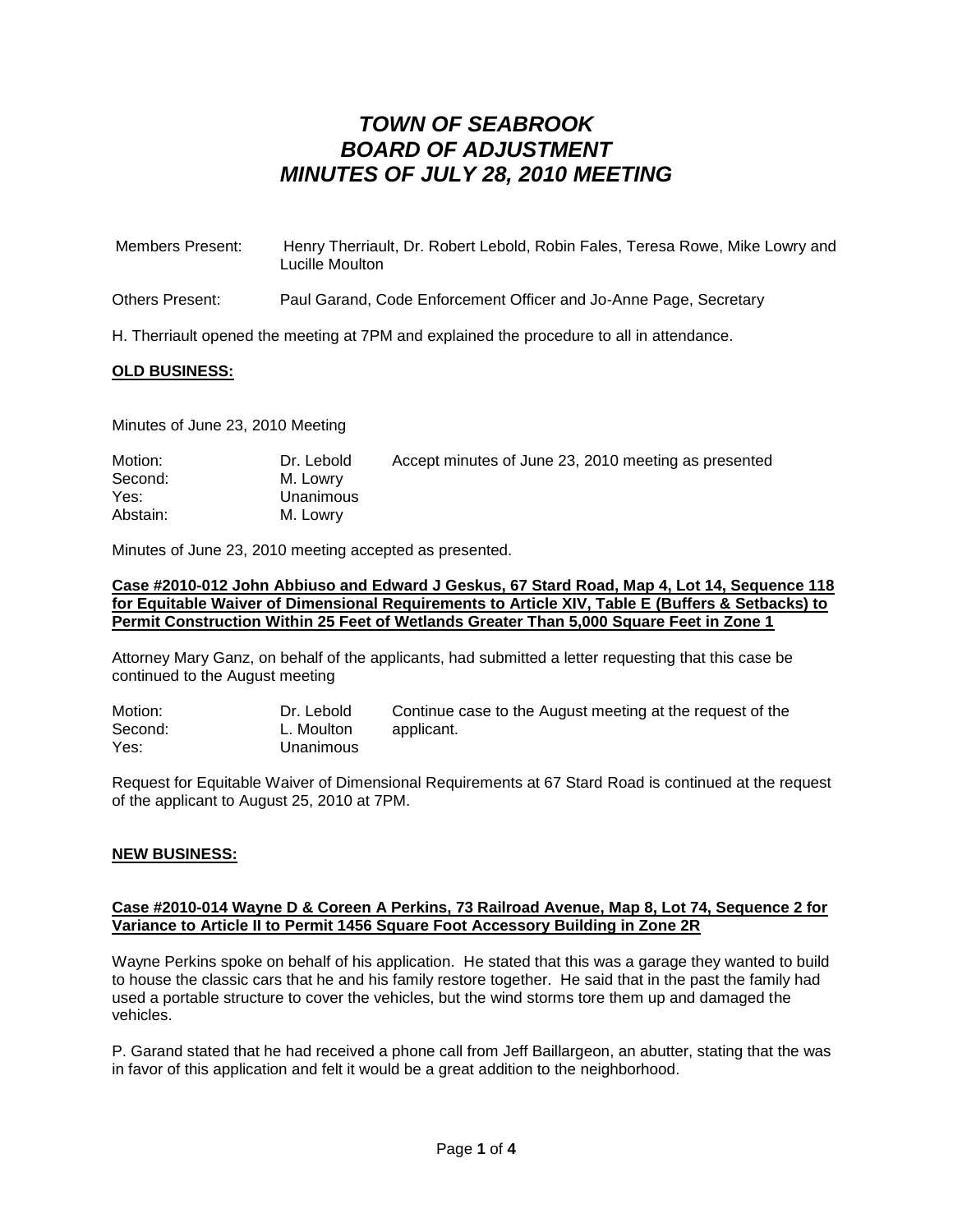H. Therriault asked if there was a horse barn on the property.

W. Perkins stated there was.

Dr. Lebold asked if there was a two car garage on the property now.

W. Perkins said they worked on cars in that garage and this would be storage only when they were finished. He said that the new garage would be able to hold nine cars.

Dr. Lebold asked if the vehicles were there now.

W. Perkins stated the vehicles were there now and they would like to get them inside. He said that the family collects, restores and enjoys the classic vehicles.

Carol Perkins, 48 Railroad Avenue, stated that the cars have helped to keep the grand children's time occupied and she very much supports the project.

P. Garand stated that the request is for a 28' X 52' A-Frame single story structure.

H. Therriault stated that if there were no more comments, questions or concerns it was time to vote on the application.

|   | R. Fales | H. Therriault | Dr. Lebold | M. Lowry | L. Moulton |
|---|----------|---------------|------------|----------|------------|
| 1 | Yes      | Yes           | Yes        | Yes      | Yes        |
| 2 | Yes      | Yes           | Yes        | Yes      | Yes        |
| 3 | Yes      | Yes           | Yes        | Yes      | Yes        |
| 4 | Yes      | Yes           | Yes        | Yes      | Yes        |
|   |          |               |            |          |            |

Motion: Dr. Lebold Grant request for stick built garage of 1,456 square feet at 73 Railroad Second: M. Lowry Avenue – Sufficient size property to have another accessory building Yes: Unanimous

Request for Variance at 73 Railroad Avenue is granted.

### **Case #2010-015 Alfred C Janvrin, Jr. 30/32 Parkersville Lane, Map 16, Lot 31, Sequence 3 for Variance to Article V, Table 1, Article VI and Article X to Permit 4 Dwelling Units in Zone 2R**

Attorney Craig Salomon appeared on behalf of this application along with the property owner, Alfred Janvrin.

H. Therriault addressed the letter that Attorney Salomon had submitted with the application suggesting alternate relief for this property if the application did not fit the request. He stated that the request in the letter is substantially different from the application. He said that he felt that any change to the request that was posted on the agenda would be unfair to consider because abutters would not be aware of this.

Attorney Salomon stated that the letter was to offer the Board of Adjustment an alternate solution to this property. He stated the letter was suggested because P. Garand suggested this alternate way to go. He said that the board could disregard the letter and go with the application if they wanted to.

L. Moulton said this request was for only 50 feet of road frontage and four houses on  $\frac{3}{4}$  acre of property.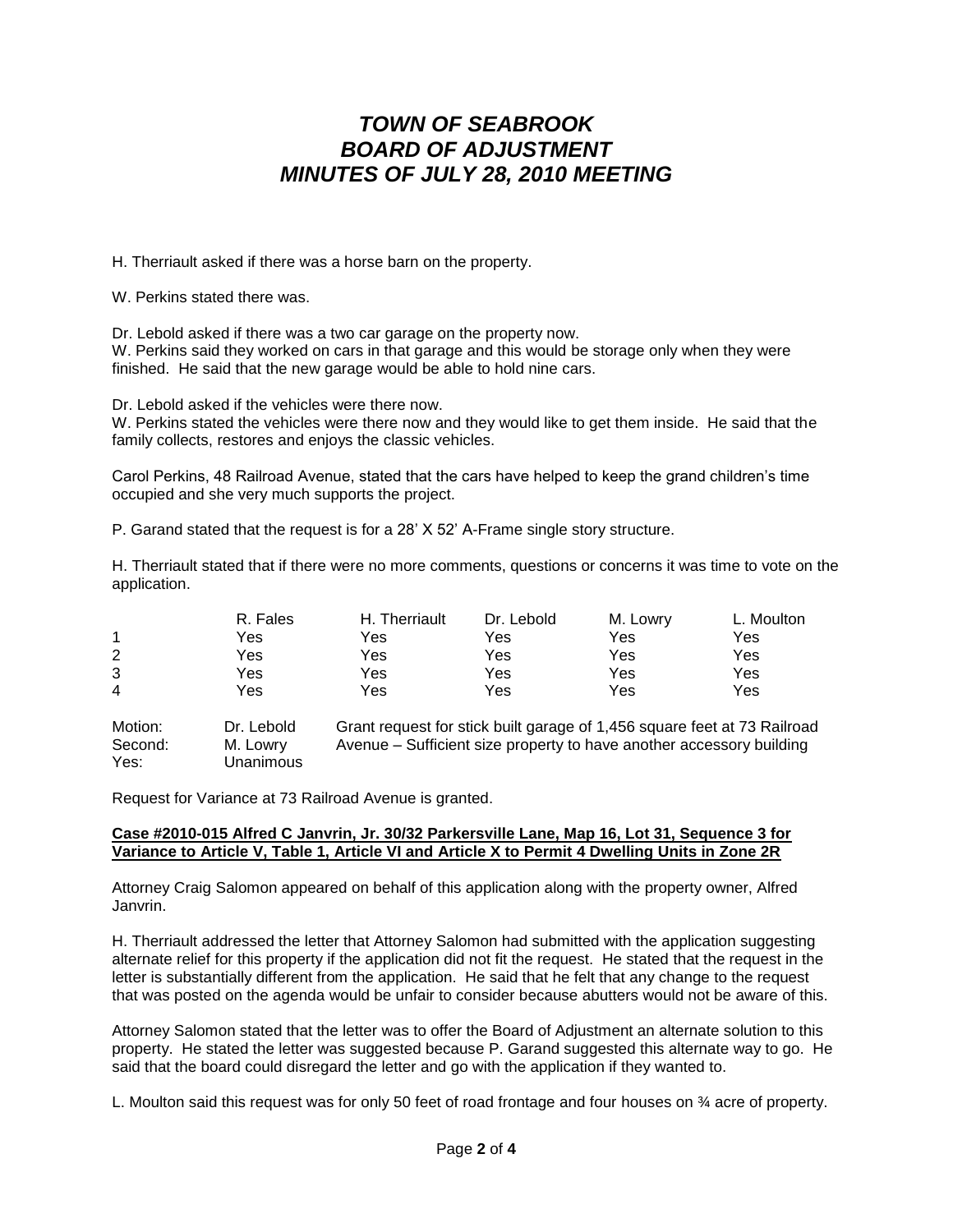P. Garand said that applicant has a little more than 100 feet of frontage on about 1 ½ acres for four dwellings in the original application. He stated that the letter from Attorney Salomon offered an alternate solution for this property.

A. Janvrin stated that each side of the property had road frontage.

Attorney Salomon stated that he understood that the board was uncomfortable with this letter and that he would withdraw it.

Dr. Lebold stated that the letter would be removed and the board would go forward with the application submitted.

Attorney Salomon covered the criteria that he felt the applicant met for the variance for this property. He said that is a little more than 1 <sup>1</sup>/<sub>2</sub> acres of land with 100 feet of road frontage. He said that currently there is a mobile home and a cabin and that one mobile had been removed but the water and sewer connections were still there. He said that historically there had been three units on the property. He said that the proposal was to have family living in three of the new units and rent one unit. He said that only one unit would not be occupied by Mr. Janvrin's family. He said that the density in this area is two dwelling units per lot. He stated that this request was closer to a family apartment rather than a mobile home park. He said that two units would have some sort of connecting deck. He said this would be a family compound. He said that these could not be sold separately. He stated that this project would increase the tax base, still keep within the residential spirit, justice would be served, values of surrounding properties would rise and the hardship is that this is a long odd shaped lot.

H. Therriault stated that this property was 1 ½ acres and that zoning allows a single residence on 15,000 square feet, duplex on 30,000 square feet and two separate units on 45,000 square feet. He said that there is room to do something. He said that the property could be subdivided by current regulations. He said that the Board of Adjustment is charged with trying to bring properties into compliance with current regulations. He said that he is uncomfortable with multiple buildings on one lot.

R. Fales stated she was concerned with the wetlands on this lot or in the area.

T. Rowe stated that small subdivisions are not allowed.

P. Garand stated that they could with a 50 foot road.

H. Therriault stated that multiple buildings on one lot owned by an LLC was troubling.

A. Janvrin stated that this would never be sold and would stay in the family. He said that it will be owned by his son and daughter.

Dr. Lebold stated that four units on one lot is not allowed by regulations in Seabrook. Attorney Salomon said that the roadway would be more for the town to maintain and wetlands would be covered during site plan with the Planning Board.

H. Therriault stated that if there were no more comments, questions or concerns it was time to vote on the application